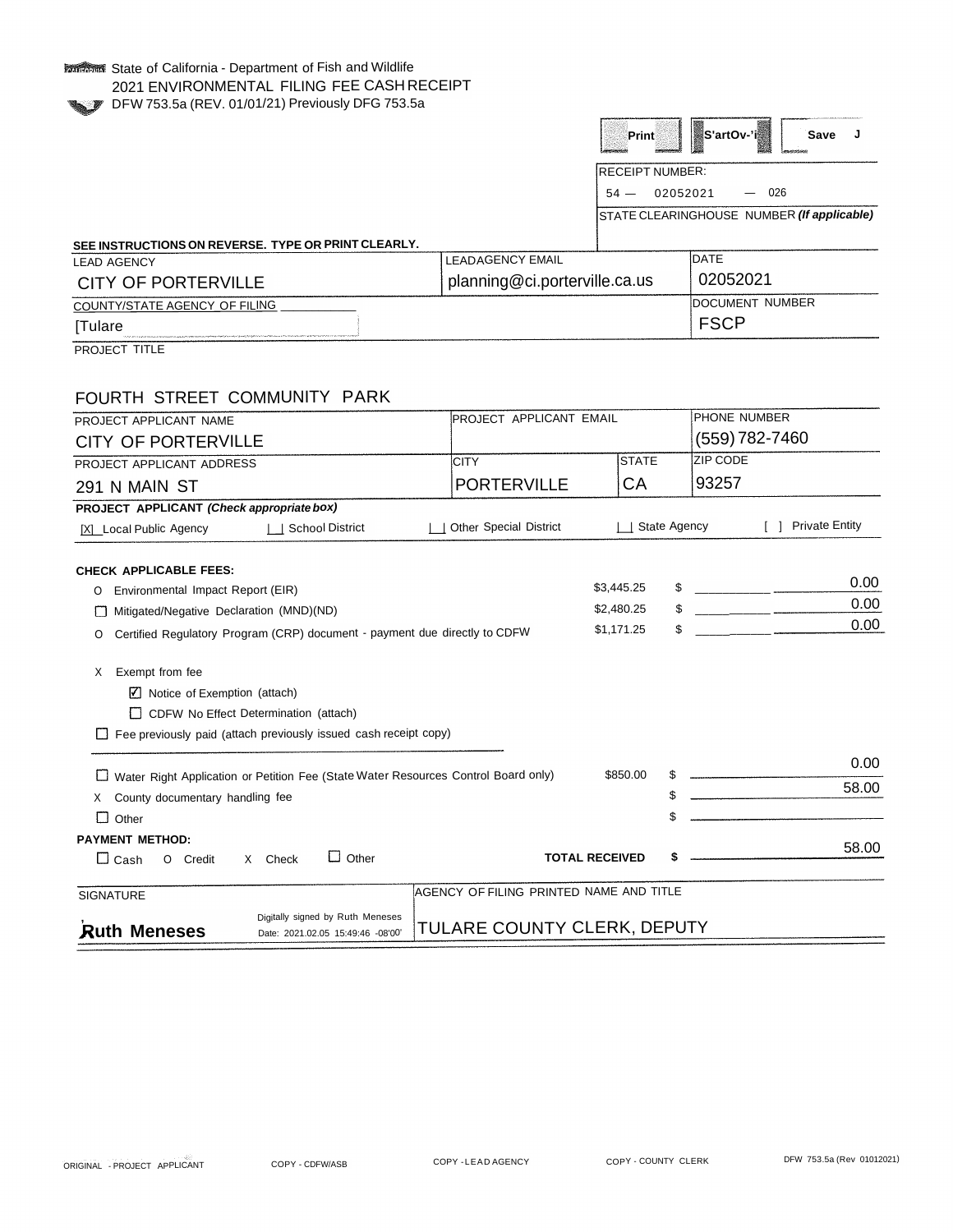| <b>Notice of Exemption</b>                                                                                                                                                                                                                                                                                                                                                                                                                                                                                                                                                                                      |                                               |                                                                                                         | <b>FILED</b>                                                    |
|-----------------------------------------------------------------------------------------------------------------------------------------------------------------------------------------------------------------------------------------------------------------------------------------------------------------------------------------------------------------------------------------------------------------------------------------------------------------------------------------------------------------------------------------------------------------------------------------------------------------|-----------------------------------------------|---------------------------------------------------------------------------------------------------------|-----------------------------------------------------------------|
|                                                                                                                                                                                                                                                                                                                                                                                                                                                                                                                                                                                                                 |                                               |                                                                                                         | TULARE COUNTY                                                   |
| To:<br>Q Office of Planning and Research<br>P.O. Box 3044, Room 113<br>Sacramento, Ca 95812-3044                                                                                                                                                                                                                                                                                                                                                                                                                                                                                                                | From:<br>Lead Agency:<br>Address:<br>Contact: | City of Porterville<br>291 N Main Street<br>Porterville, CA 93257<br>Julie Phillips                     | FEB 05 2021<br>ROLAND P. HILL<br>ASSESSOR/CLERK RECORDER<br>BY: |
|                                                                                                                                                                                                                                                                                                                                                                                                                                                                                                                                                                                                                 | Phone:<br>Email:                              | $(559)$ 782-7460<br>planning@ci.porterville.ica.us                                                      |                                                                 |
| 0 Tulare County Clerk<br>County Civic Center<br>221 South Mooney Boulevard, Room #105<br>Visalia, CA 93291                                                                                                                                                                                                                                                                                                                                                                                                                                                                                                      | Applicant:<br>Address:<br>Contact:<br>Phone:  | City of Porterville<br>291 N Main Street<br>Porterville, CA 93257<br>Donnie Moore<br>$(559) 782 - 7460$ |                                                                 |
| Fourth Street Community Park<br>Project Title:                                                                                                                                                                                                                                                                                                                                                                                                                                                                                                                                                                  |                                               |                                                                                                         |                                                                 |
| City of Porterville<br>Project Applicant:                                                                                                                                                                                                                                                                                                                                                                                                                                                                                                                                                                       |                                               |                                                                                                         |                                                                 |
| Project Location - Specific: That 4.8± acres on the south side of Henderson Avenue, immediately<br>east of the Rails to Trails Parkway, in Porterville.<br>Project Location - City: Porterville Project Location - County: Tulare                                                                                                                                                                                                                                                                                                                                                                               |                                               |                                                                                                         |                                                                 |
| Description of Nature, Purpose and Beneficiaries of Project:<br>The project will consist of construction of a 20,000 square foot recreation center adjacent to the existing Rails to<br>Trails on Fourth Street just south of Henderson Avenue. Project deliverables will include exterior landscaping,<br>art wall, picnic shelter, challenge course, pump track, mini pitch, splash pad, a parking lot, gymnasium, youth<br>center room, racquetball court, rock climbing wall, multi-purpose room, restrooms, storage room, office space<br>and reception area. Total project cost estimate is \$12,000,000. |                                               |                                                                                                         |                                                                 |
| Name of Public Agency Approving Project:<br>Name of Person or Agency Carrying Out Project: _______City of Porterville                                                                                                                                                                                                                                                                                                                                                                                                                                                                                           | City of Porterville                           |                                                                                                         |                                                                 |
| Exempt Status: (check one)<br>Ministerial (Sec. 21080(b)(1); 15268);<br>Declared Emergency (Sec. 21080(b)(3); 15269(a);<br>Emergency Project (Sec. 21080(b)(4); 15269(b)(c);<br>⊠ Categorical Exemption. State type and section number:<br>Reasons why project is exempt:<br>Expansion of a public facility within an_existing neighborhood.<br>le drette<br>Signature:<br>Title: JuliePhillips. Community Development Manager<br>$1\sqrt{8}$ $T-1$<br>Date:<br><b>Q</b> iJSigned by Lead Agency □ Signed by Applicant                                                                                          |                                               | Class 32, Infill Development                                                                            |                                                                 |

Authority Cited: Sections 21083, Public Resources Code. Reference Section 21000-21 174, Public Resources Code.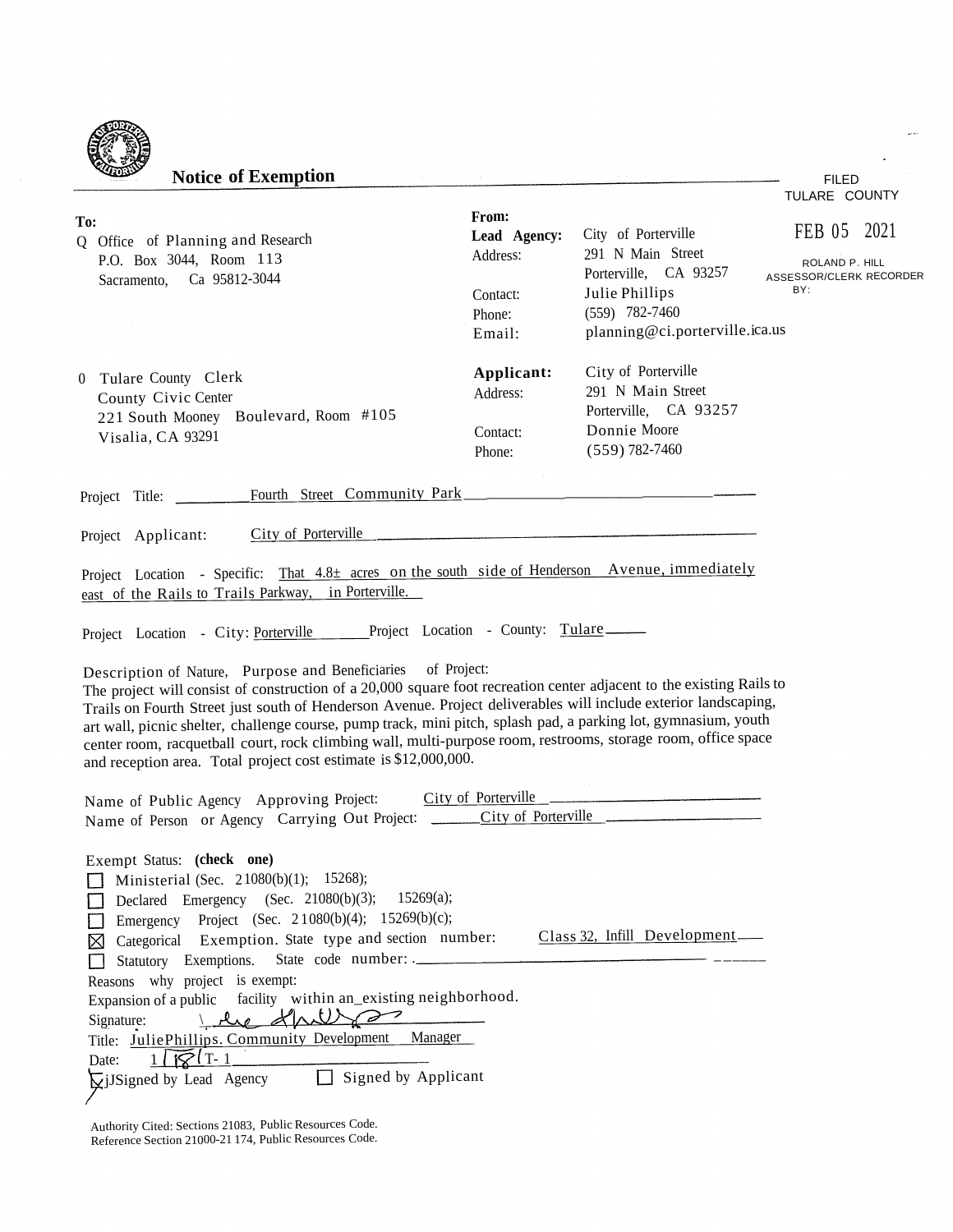**ASSESSOR/CLERK-RECORDER COUNTY OF TULARE County Civic Center - Room <sup>103</sup> Visalia, California 93291-4593**

തര

September 12, 2019

CITY OF PORTERVILLE CITY OF PORTI<br>291 N MAIN ST 291 N MAIN ST<br>PORTERVILLE CA 93257

**SUBJECT:** Posting of Environmental Notices

**NOTICE OF: EXEMPT**

**RECEIPT # 54-07292019-229**

**PROJECT TITLE: FOURTH STREET FIELDHOUSE**

**DATE POSTED: 07/29/2019**

**DATE REMOVED: 09/07/2019**

IF YOU HAVE ANY CONCERNS REGARDING THE ENCLOSED DOCUMENT, PLEASE CONTACT OUR OFFICE (559) 636-5051.

Herena /Deputy

Tznc Clerk Division 559-636-5051

RECEIVED

**SEP** 1 A **2019**

Community Development Department